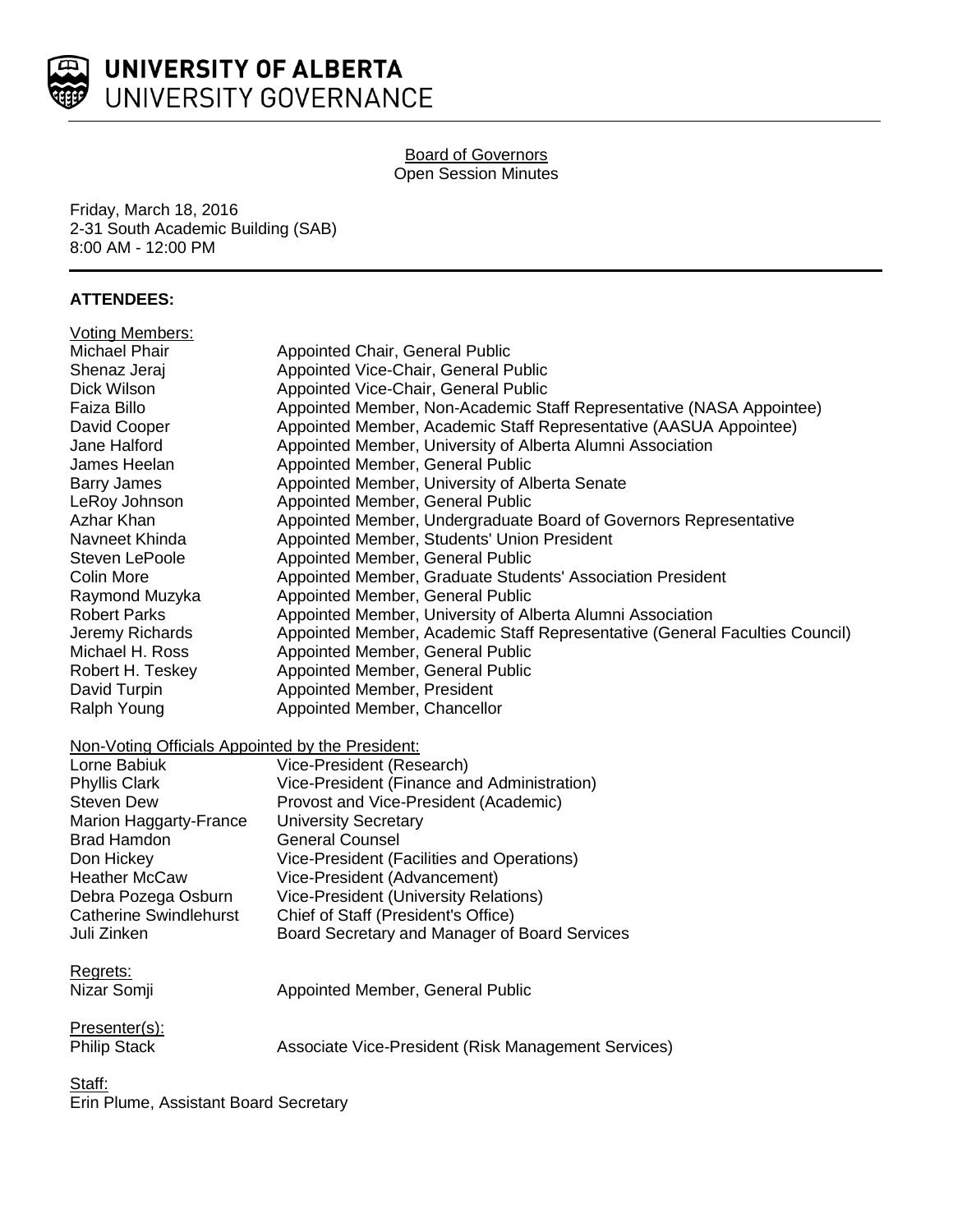## **OPENING SESSION**

1. Chair's Session

*Presenter(s)*: Michael Phair

## 1a. Call to Order and Confirmation of Quorum

*Presenter(s)*: Michael Phair

The Board Secretary confirmed that the attendance constituted quorum. The Chair called the meeting to order at 8:00 a.m.

## 1b. *Approval of Open Session Agenda*

Materials before members are contained in the official meeting file.

*Presenter(s)*: Michael Phair

The motion was moved and seconded.

THAT the Board of Governors approve the revised Open Session agenda as presented.

**CARRIED**

# 1c. Conflict of Interest - Opportunity for Declaration

*Presenter(s)*: Michael Phair

The Chair made note of the following:

- o The University of Alberta has policy and procedure in place for Conflict of Interest and Conflict of Commitment, and Board members make annual disclosures.
- $\circ$  In addition, Board members must declare any conflict related to the Board Agenda of each meeting and, in the event of such conflict, absent themselves from the discussion and voting on the item.
- o The *Post-secondary Learning Act*, Section 16(5) states that: The members of the board must act in the best interests of the university.

The Chair invited members to declare conflicts of interest related to the Open Session Agenda of the meeting. Mr James reminded members that he is Chair of the Audit Committee for the Province of Alberta and that the financial statements of the University are approved by this committee.

Seeing no further declarations, the Chair declared the question asked and answered.

## 1d. Chair's Remarks

## *Presenter(s)*: Michael Phair

The Chair welcomed members and guests and acknowledged all Indigenous peoples and the traditional lands on which the Board was gathered. He acknowledged Dick Wilson for his work as Acting Chair and for his help as Vice-Chair over the last few weeks and thanked those Board members who had completed the Board Evaluation survey, encouraging others to complete it before the deadline.

The Chair welcomed Faiza Billo to her first meeting as the Non-Academic Staff Association (NASA) representative on the Board. He noted that Mike Ross, public member and Chair of the Board Audit Committee,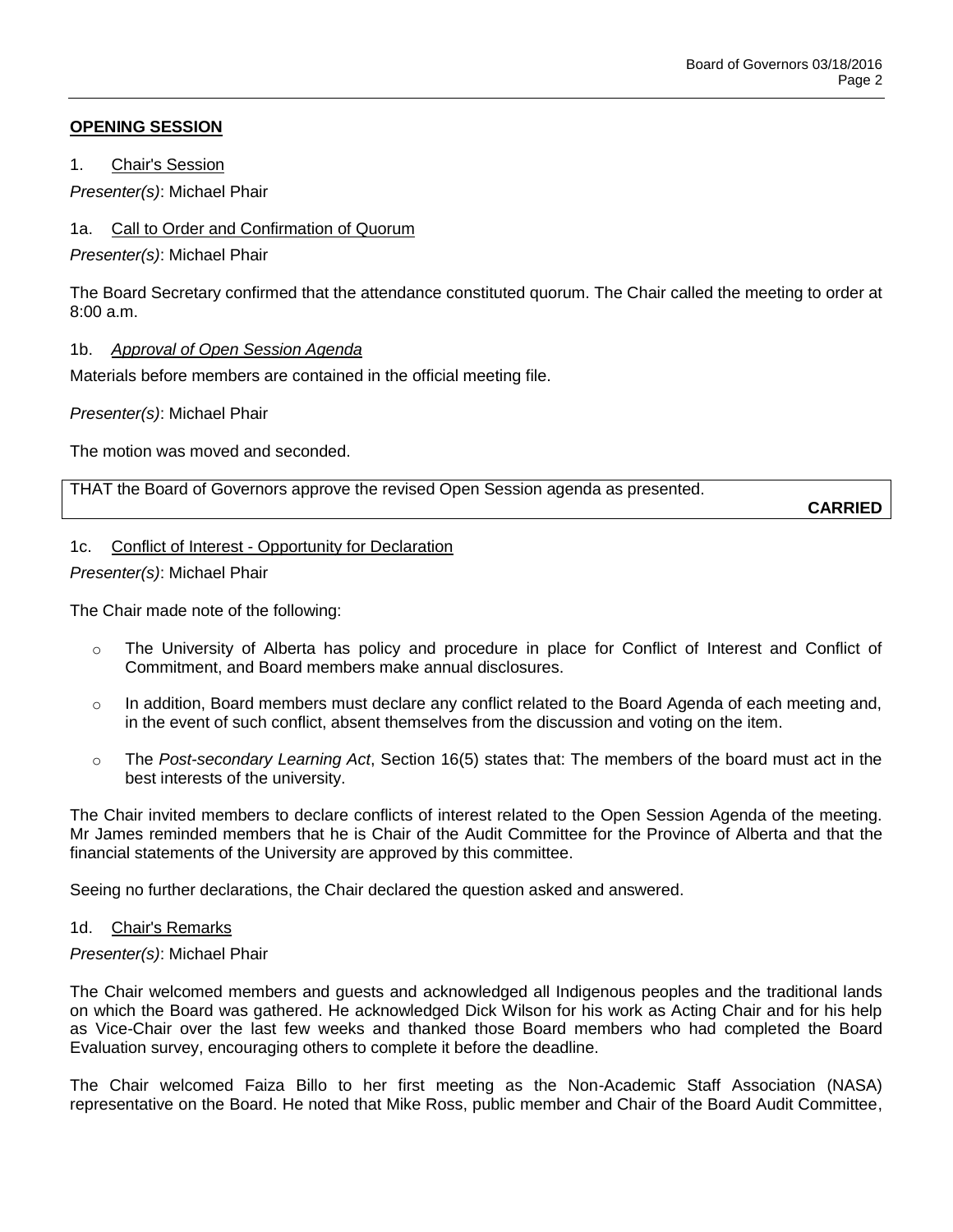would be stepping down at the end of April due to other commitments and thanked Mr Ross for his service over the past two years. He informed members that this would also be the last meeting for the student members: Navneet Khinda, Students' Union (SU) President; Colin More, Graduate Students' Association (GSA) President; and Azhar Khan, Undergraduate Board of Governors Representative. He thanked them for their service and valuable contributions over the past year, and noted that the Board would have an opportunity to honour all retiring members at the June Recognition dinner.

The Chair welcomed Sarah Ficko, incoming GSA President; and Fahim Rahman, incoming SU President, to the meeting and introduced them to the Board. He noted they were in attendance as observers and congratulated them on their elections, informing the Board that Colin Champagne had been elected as the incoming Undergraduate Board of Governors Representative but had been unable to attend this morning's meeting.

The Chair updated members on the recent announcement of the introduction of the *Reform of Agencies, Boards and Commissions Act*, noting that the act intends to address the issue of divergent compensation practices between the public service and the province's agencies, boards and commissions, and improve public oversight and stewardship over important public bodies.

The Chair thanked board members, the President, the Chancellor, senior administration, and University Governance office and Information Service Technology staff for their help, advice and warm welcome. He noted that the board is the voice of the Minister of Advanced Education and the public, and thereby embraces transparency, openness, and advocacy, which aligns with the upcoming Institutional Strategic Plan. He spoke about the importance of the University, noting that its teaching and research touches many lives, both in Alberta and internationally.

The Chair then gave some personal remarks, explaining that a university education and engagement with the community were very important in his family and that he is humbled and challenged to take on the position of Chair of the Board of Governors.

## 2. *Report of the President*

## *Presenter(s)*: David Turpin

In addition to his written report, President Turpin provided verbal points of interest to the Board on: *New Trail*, the office of Alumni Affairs magazine, which recently received Magazine of the Year and six other Alberta Magazine Publishers Association awards; and the first draft of the Institutional Strategic Plan (ISP), including consultations to date, the format and content of the plan, and the next steps in moving it forward.

The President responded to questions from board members regarding the ISP, including the strategy for ongoing communication, the format of the document, the consultation process with Aboriginal people and the Alberta government, the operationalization of the plan, the difference between the ISP and the Comprehensive Institutional Plan (CIP), and whether there was any opposition to the plan or anything omitted from the plan.

The President noted that the ISP will come to the Board for final approval in June, and members expressed confidence in the plan and their appreciation to all those who have been working on it.

The Board also received a demonstration from Deputy Provost Wendy Rodgers of the Aboriginal/Indigenous 'hot button' on the University's main web page, including a review of the list of University initiatives, activities, partnerships and programs related to Indigenous and Aboriginal communities. Dr Rodgers responded to a question from a member regarding the process of identifying skills or knowledge gaps.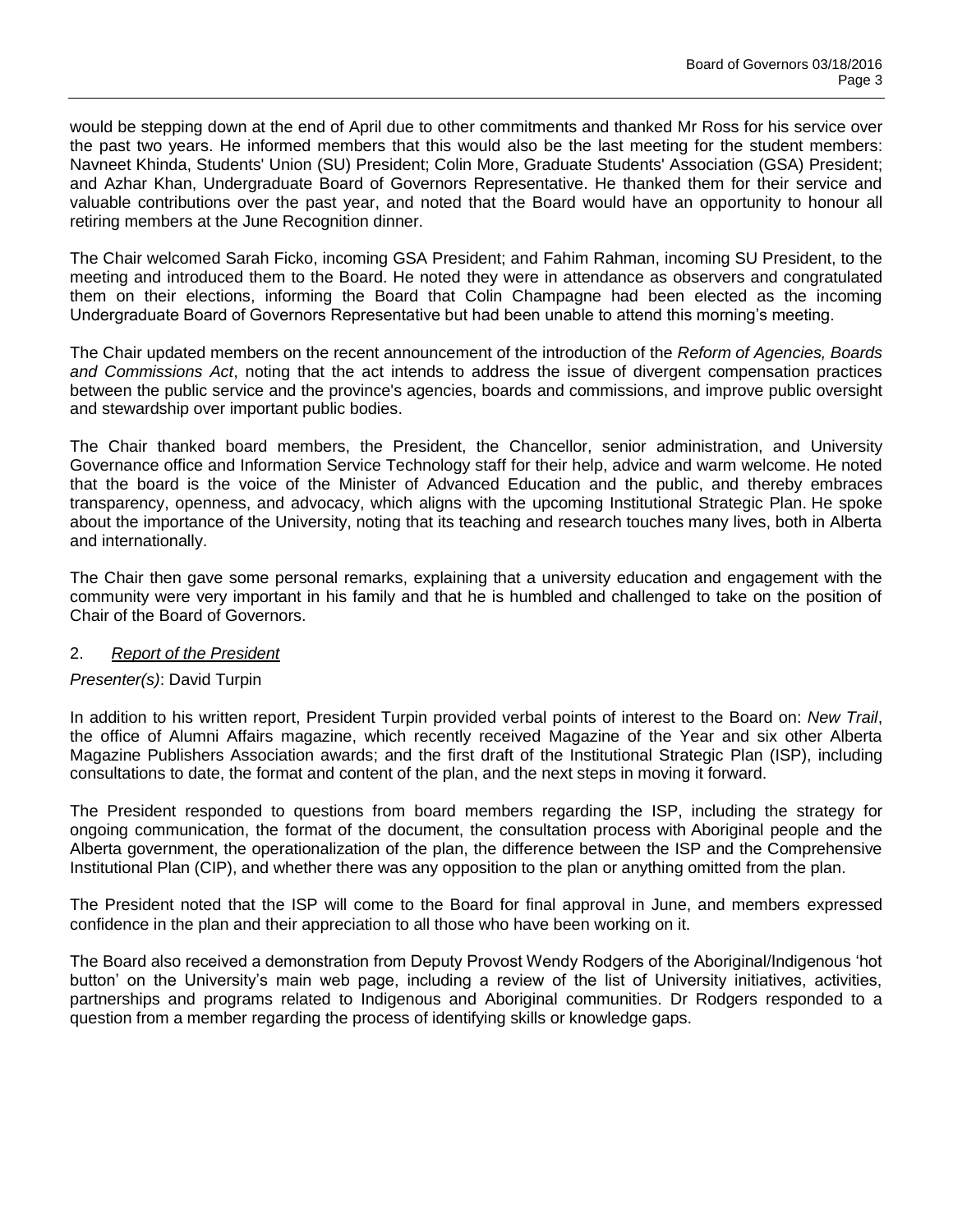# 3. *Safety Moment*

*Presenter(s)*:Steven LePoole; Philip Stack

At the request of the Board Chair and Mr Steven LePoole, Chair of the Board Safety, Health and Environment Committee, Mr Philip Stack, Associate Vice-President, Risk Management Services, provided the Board with a "Safety Moment" presentation on Residence Services and their commitment to health and safety.

Mr Stack responded to questions from board members regarding the emergency response process in classrooms, tracking numbers of employees trained in first-aid, the process of summoning first responders, mock emergency simulations, the number of automated external defibrillators in residences, and embedded health and safety committees in each faculty.

## 4. *Approval of the Consent Agenda*

Materials before members are contained in the official meeting file.

### *Presenter(s)*: Michael Phair

At the request of a member, the Chair removed Item 4p, *Report of the Association of Academic Staff*, from the Consent Agenda. The Chair asked that discussion of the item be moved to the Closed Session as the question was related to current bargaining negotiations.

- 4a. Approval of the Open Session Minutes of December 11, 2015
- 4b. Approval of the Open Session Minutes of January 19, 2016 (electronic vote) *Action Items*
- 
- 4c. Report of the Board Audit Committee
- 4ci. Board Audit Committee Terms of Reference
- 4d. Report of the Board Finance and Property Committee
- 4di. Board Finance and Property Committee Terms of Reference

#### *Information Reports*

- 4e. Report of the Audit Committee
- 4f. Report of the Finance and Property Committee
- 4g. Report of the Human Resources and Compensation Committee
- 4h. Report of the Investment Committee
- 4i. Report of the Learning and Discovery Committee
- 4j. Report of the Safety, Health and Environment Committee
- 4k. Report of the University Relations Committee

*Regular Reports* 

- 4l. Chancellor's Report
- 4m. Alumni Association
- 4n. Students' Union
- 4o. Graduate Students' Association
- 4p. Association of Academic Staff removed from Consent Agenda
- 4q. Non-Academic Staff Association
- 4r. General Faculties Council
- 4s. Board Chair and Board Members Activity Report

The motion was moved and seconded.

THAT the Board of Governors approve the Open Session Consent Agenda, as amended.

**CARRIED**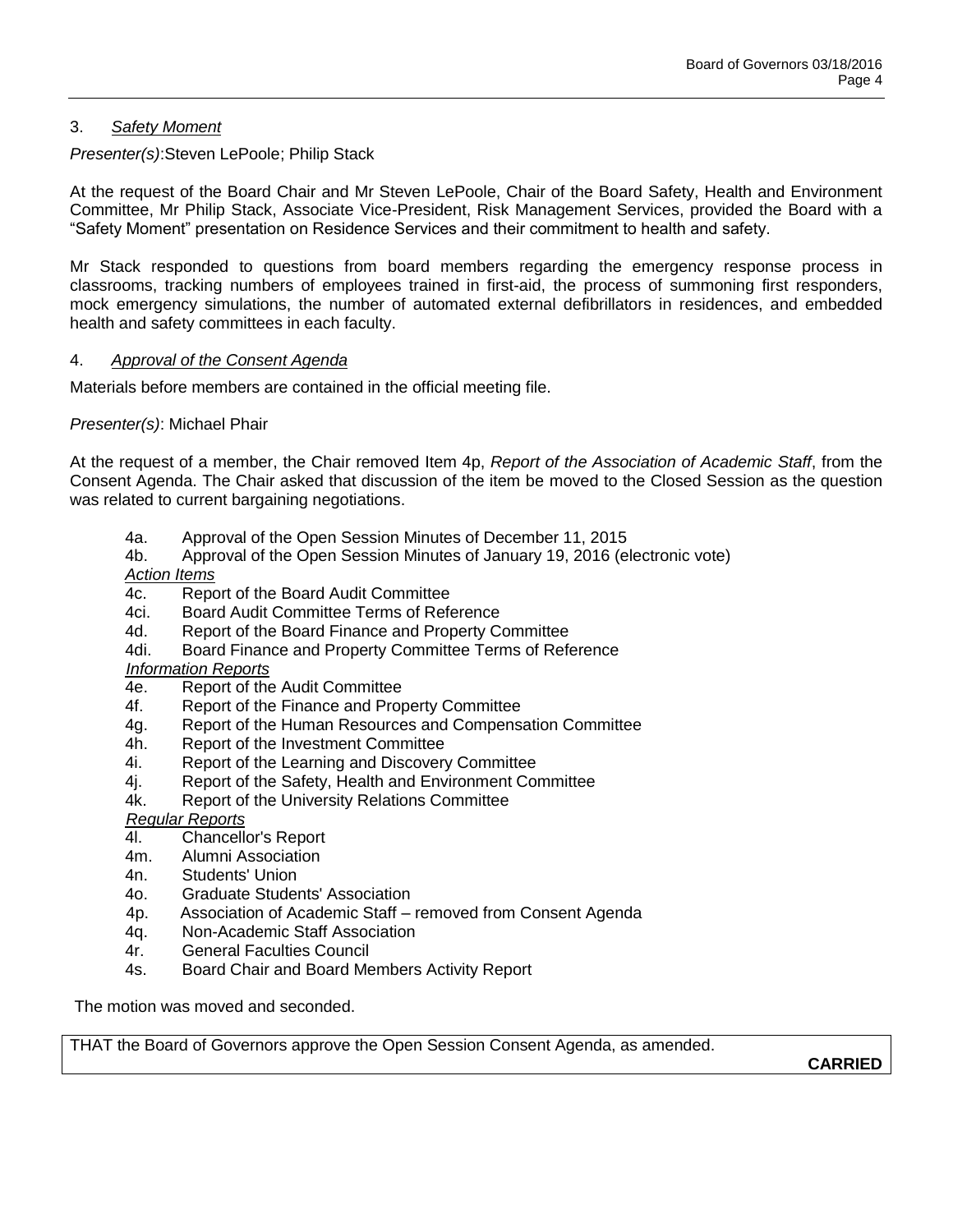# **ACTION ITEMS**

### 5. *Joint Report of the Finance and Property Committee and Learning and Discovery Committee*

*Presenter(s)*: Shenaz Jeraj; Dick Wilson

### 5a. University of Alberta's Comprehensive Institutional Plan (CIP) (2016)

Materials before members are contained in the official meeting file.

*Presenter(s)*: Debra Pozega Osburn; Don Hickey; Heather McCaw; Lorne Babiuk; Phyllis Clark; Steven Dew

*Purpose of the Proposal*: Under guidelines from Advanced Education, the University of Alberta has prepared the Comprehensive Institutional Plan (CIP) that incorporates the academy's goals, initiatives, outcomes and measures with appendices on: budget and financial information; enrolment plan and proposed programming changes; research, applied research and scholarly activities; community outreach and underrepresented learners; internationalization; capital plan; and information technology The CIP is for approval by the Board of Governors and is then filed with the Minister of Advanced Education.

The CIP is written in support of the university's vision and mission, but as the university is in the process of revising its institutional strategic plan, this document reflects the transition. The CIP outlines the university's priorities, which in turn drives the university's capital and resource allocation priorities.

*Discussion*:

Mr Wilson introduced the item, noting that it had been recommended by the Board Finance and Property Committee and the Board Learning and Discovery Committee.

The President, Dr Dew, and Ms Clark responded to a question from the Board regarding a request for more detail regarding the budget allocation for new initiatives, student systems, community engagement and utilities, and how these specific areas were identified. Ms Clark outlined in detail how these funds are allocated, indicating that this allocation is based on priorities set in the CIP.

The President responded to a question from a Board member regarding undergraduate international recruitment, and the Chair suggested the Board review the University's strategy for such recruitment at a future meeting.

Drs Dew and Babiuk responded to questions from members regarding student experience, the link between enrollment and economy, childcare on campus, and international partnerships, and opportunities for postdoctoral fellows compared with those for graduate students.

The motion was moved and seconded.

THAT the Board of Governors, on the recommendation of the General Faculties Council Academic Planning Committee, the Board Finance and Property Committee, and the Board Learning and Discovery Committee, approve the 2015 University of Alberta Comprehensive Institutional Plan (CIP), as set forth in Attachment 1, and empower administration to make any editorial changes to the CIP, as needed, as long as the changes do not have the force of policy.

**CARRIED** Dr Cooper abstained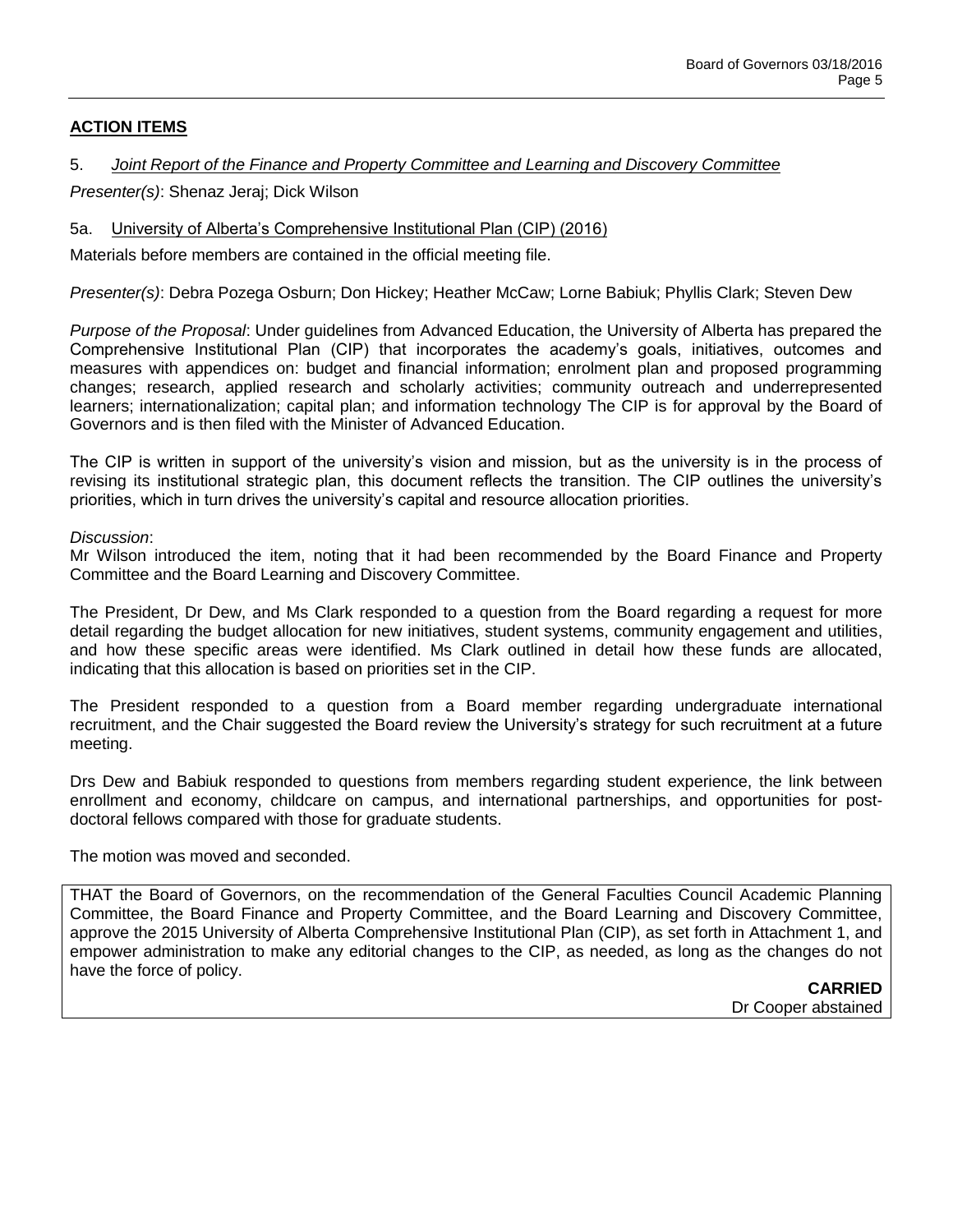## 6. *Report of the Finance and Property Committee*

## *Presenter(s)*: Dick. Wilson

6a. Proposed New Mandatory Student Instructional Support Fees and Proposed Deletion of Mandatory Student Instructional Support Fee

Materials before members are contained in the official meeting file.

*Presenter(s)*: Steven Dew; Phyllis Clark

*Purpose of the Proposal*: To establish new Mandatory Student Instructional Support Fees and delete existing Mandatory Student Instructional Support Fee as outlined in each proposal.

*Discussion*:

Mr Wilson noted that this item has been recommended from the Board Finance and Property Committee.

The motion was moved and seconded.

**Motion**: THAT the Board of Governors, on the recommendation of the Board Finance and Property Committee, approve the proposed new Mandatory Student Instructional Support Fees (set forth in Attachment 1); and the proposed Deletion of Mandatory Student Instructional Support Fee (set forth in Attachment 2); as submitted on behalf of the relevant Faculties/Departments by the Registrar's Advisory Committee on Fees (RACF), to take effect as noted in each respective attachment.

**CARRIED**

## 6b. Mandatory Non-Instructional Fees and Consultation Process

Materials before members are contained in the official meeting file.

*Presenter(s)*: Steven Dew; Phyllis Clark

*Purpose of the Proposal*: To restructure the current four Mandatory Non-Instructional Fees (MNIFs) into two MNIFs

## *Discussion*:

Dr Dew introduced the item and asked Navneet Khinda to provide her comments on behalf of the Students' Union. Ms Khinda noted that this restructuring will allow for more transparency and student input for mandatory non-instructional fees, although there has been some discussion over whether the fees should increase each year. She thanked Ms Clark and Mr Stack for the work they did to make these changes.

The Chair and President acknowledged the work of the students and administration on this proposal.

The motions were moved and seconded.

**MOTION I**: THAT the Board of Governors, on the recommendation of the Board Finance and Property Committee, rescind the Common Student Space, Sustainability & Services Fee (CoSSS), the Registration & Transcript Fee, the University Student Services Fee, and the University Health Services Fee, as set forth in Attachment 2, to take effect upon the establishment of the restructured mandatory non-instructional fee schedule.

## **CARRIED**